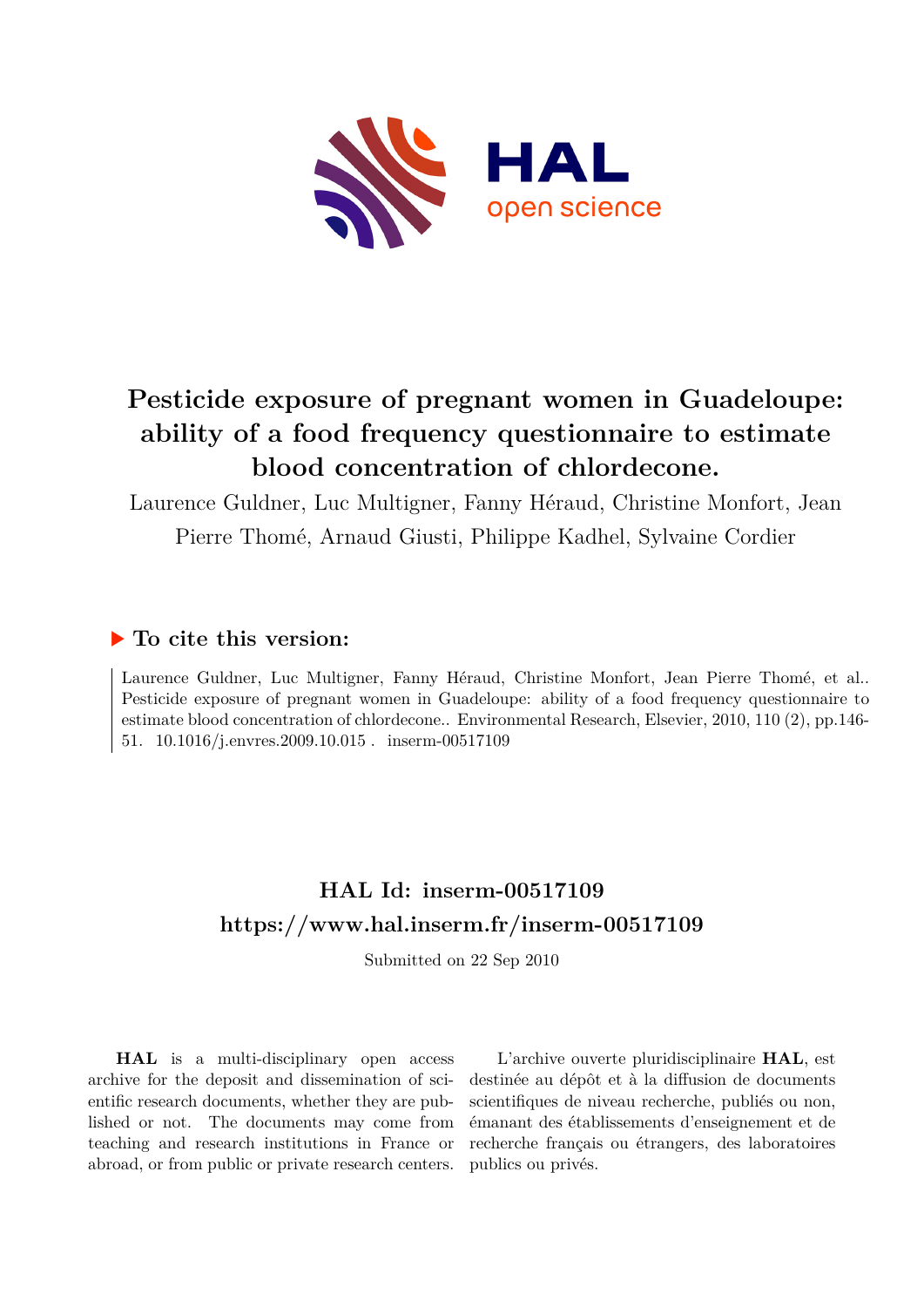# **Pesticide exposure of pregnant women in Guadeloupe: Ability of a food frequency questionnaire to estimate blood concentration of chlordecone**

Laurence Guldner<sup>a,b</sup>, Luc Multigner<sup>a</sup>, Fanny Héraud<sup>c</sup>, Christine Monfort<sup>a</sup>, Jean Pierre Thomé <sup>d</sup>, Arnaud Giusti<sup>d</sup>, Philippe Kadhel<sup>a,e</sup>, Sylvaine Cordier<sup>a</sup>

*a INSERM U625, GERHM, Université Rennes 1, IFR 140, 35042, Rennes, France*

*<sup>b</sup> National Institute of Public Health Surveillance (InVS), DSE, 94415 Saint Maurice, France*

*<sup>c</sup> Office of Scientific Support to Risk Assessment, French Food Safety Agency (AFSSA), Maisons-Alfort, France*

*d Laboratory of Animal Ecology and Ecotoxicology, CART, Liège University, Liège, Belgium*

*<sup>e</sup> Department of Gynecology and Obstetrics, University Hospital, Pointe à Pitre, Guadeloupe, France*

#### **Abstract**

*Context:* Chlordecone, an environmentally persistent organochlorine insecticide used intensively in banana culture in the French West Indies until 1993, has permanently polluted soils and contaminated foodstuffs. Consumption of contaminated food is the main source of exposure nowadays. We sought to identify main contributors to blood chlordecone concentration (BCC) and to validate an exposure indicator based on food intakes.

*Material and methods:* We used a food frequency questionnaire (FFQ) completed by a sample of 194 pregnant women to estimate their dietary exposure to chlordecone and compared it to blood levels. In a first approach, chlordecone daily intake was estimated as the product of daily eaten quantity of 214 foodstuffs, multiplied by their chlordecone content, and summed over all items. We then predicted individual blood chlordecone concentration with empirical weight regression models based on frequency of food consumption, and without contamination data.

*Results:* Among the 191 subjects who had BCC determination, 146 (76%) had detectable values and mean BCC was 0.86 ng/mL (range < LOD-13.2). Mean per capita dietary intake of chlordecone was estimated at 3.3 µg/day (range: 0.1-22.2). Blood chlordecone levels were significantly correlated with food exposure predicted from the empirical weight models ( $r=0.47$ ,  $p < 0.0001$ ) and, to a lesser extent, with chlordecone intake estimated from food consumption and food contamination data (*r*=0.20, *p*=0.007). Main contributors to chlordecone exposure included seafood, root vegetables, and Cucurbitaceous.

*Conclusion:* These results show that the Timoun FFQ provides valid estimates of chlordecone exposure. Estimates from empirical weight models correlated better with blood levels of chlordecone than did estimates from the dietary intake assessment.

**Keywords***:* Chlordecone; Organochlorine pesticides; Dietary intake; Food frequency questionnaire; Guadeloupe; Pregnancy

#### **1. INTRODUCTION**

Bananas are intensively cultivated in the French West Indies (Martinique and the Guadeloupe archipelago). Substantial quantities of pesticides are used to control insects, nematodes, and fungi in these plantations. From the early 1970s until 1993, chlordecone, an organochlorine insecticide, was used extensively and almost exclusively to control banana root borers (Cellule interregionale d'epidemiologie Antilles Guyane, 2005). Its strong resistance to biotic and abiotic degradation has resulted in continuing soil pollution (Cabidoche et al., 2006), which contaminates some local water and food sources (AFSSA, 2005, 2007). Recent data show that chlordecone is present in the blood of adult men, pregnant women, and newborns in Guadeloupe (Multigner, 2006; Multigner et al., 2006, 2007). Given the discontinuation of chlordecone use since 1993, nowadays its principal source is thought to be contaminated foodstuffs (Dubuisson et al., 2007).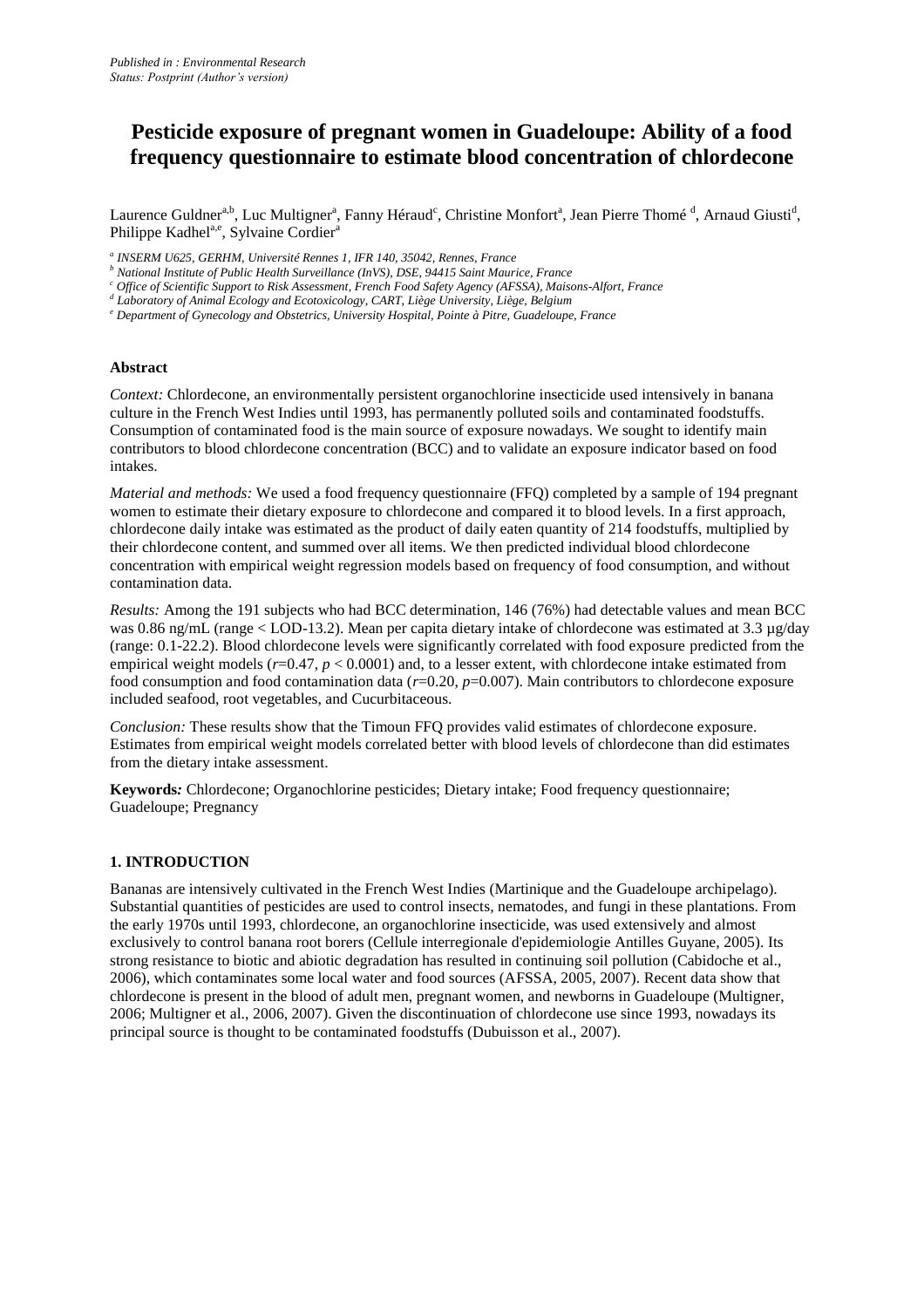In humans, chlordecone exposure in occupational circumstances has been associated with a well recognized clinical syndrome involving the nervous system, liver, and testes (Cannon et al., 1978; Cohn et al., 1978; Taylor et al., 1978). Experimental studies in animals confirm all of the toxic effects observed in humans (Faroon et al., 1995). Moreover, gestational and perinatal chlordecone exposures in rodents have been shown to be detrimental to normal fetal development and to impair normal neurobehavior during pre- and post-weaning development (Gellert, 1978; Mactutus and Tilson, 1984; Mactutus et al., 1984; Faroon et al., 1995). Despite numerous experimental studies, the impact of chlordecone exposure at environmental levels on fetal and postnatal development in humans has never been investigated. A prospective epidemiological mother-child cohort (TIMOUN study) is currently being followed in Guadeloupe in order to study the impact of prenatal chlordecone exposure on pregnancy outcome and infant development. Assessment of the health consequences for this population requires the validation of useful chlordecone exposure indicators. Today, exposure can be accurately assessed by measuring chlordecone concentrations in blood (serum or plasma). This study aimed to identify principal determinants and food contributors to chlordecone exposure. Moreover, two indirect indicators of chlordecone exposure based on dietary habits were validated on a sample of pregnant women, whose chlordecone blood levels were also measured.

## **2. MATERIAL AND METHODS**

## **2.1. Area, population, and study design**

Guadeloupe comprises five islands, the most important of which are Grande-Terre and Basse-Terre, separated by a narrow sea channel. The banana plantations and soils polluted by chlordecone are mostly located in the southern part of Basse-Terre. This analysis was conducted in the ongoing TIMOUN cohort study. Enrolled subjects were representative of pregnant women giving birth in the local public hospitals (one in Grande-Terre and one in Basse-Terre), which account for 70% of all deliveries in Guadeloupe. Obstetricians enrolled women in this cohort during the second trimester prenatal visit, from December 2004 through December 2007. At enrollment, they provided informed consent and completed, during face-to-face interview with midwives, a standardized questionnaire covering sociodemo-graphic characteristics, medical and obstetrical history, and lifestyle. This questionnaire also included 6 items about prepregnancy frequency of consumption of foods known to be contaminated by chlordecone (fish and root vegetables (AFSSA, 2007)). Women included in the present analysis were the first 194 for whom both food consumption data and blood chlordecone determinations were available.

## **2.2. Collection of data about food consumption habits**

During the 3-5 days of hospitalization following delivery, a semiquantitative food frequency questionnaire (SQFFQ), asking about usual dietary intake during this pregnancy, was administered to the women by trained interviewers.

The SQFFQ was developed from a questionnaire covering 105 food items used in two previous general population studies in Martinique and Guadeloupe (Dubuisson et al., 2007). This initial questionnaire was intended to identify consumption of potentially contaminated food only and was thus completed by 109 other food and beverage items, including tap and bottled water (totaling 214) to provide an exhaustive assessment of maternal diet and nutrient intake (Willett, 1998b).

Categories for frequency of consumption were: never, less than once a month, 1 to 3 times a month, once a week, 2 or 3 times a week, 4 or 5 times a week, once a day, and more than once a day. Responses were further translated into the corresponding median number of meals a month for each item. Portion sizes were evaluated with the help of a booklet of pictures for the principal 11 food categories: raw vegetables, cured meats, meat, fish, root vegetables, other cooked vegetables, French fries, starches (pasta, rice, and semolina), bread, cheese, and desserts. Pictures and portions for these categories were extracted and adapted from a booklet used in the French SU.VI.MAX survey (Hercberg et al., 1994).

Reported energy intake was calculated by matching food consumption data and food composition data, derived from a French table (Hercberg, 2005) and completed with the Canadian (Health Canada, 2007) and the US (USDA, 2007) food composition tables. Subjects eating fewer than 800 kcal or more than 6000 kcal per day (*n*=3) were excluded because their SQFFQ responses were considered unreliable (Willett, 1998b).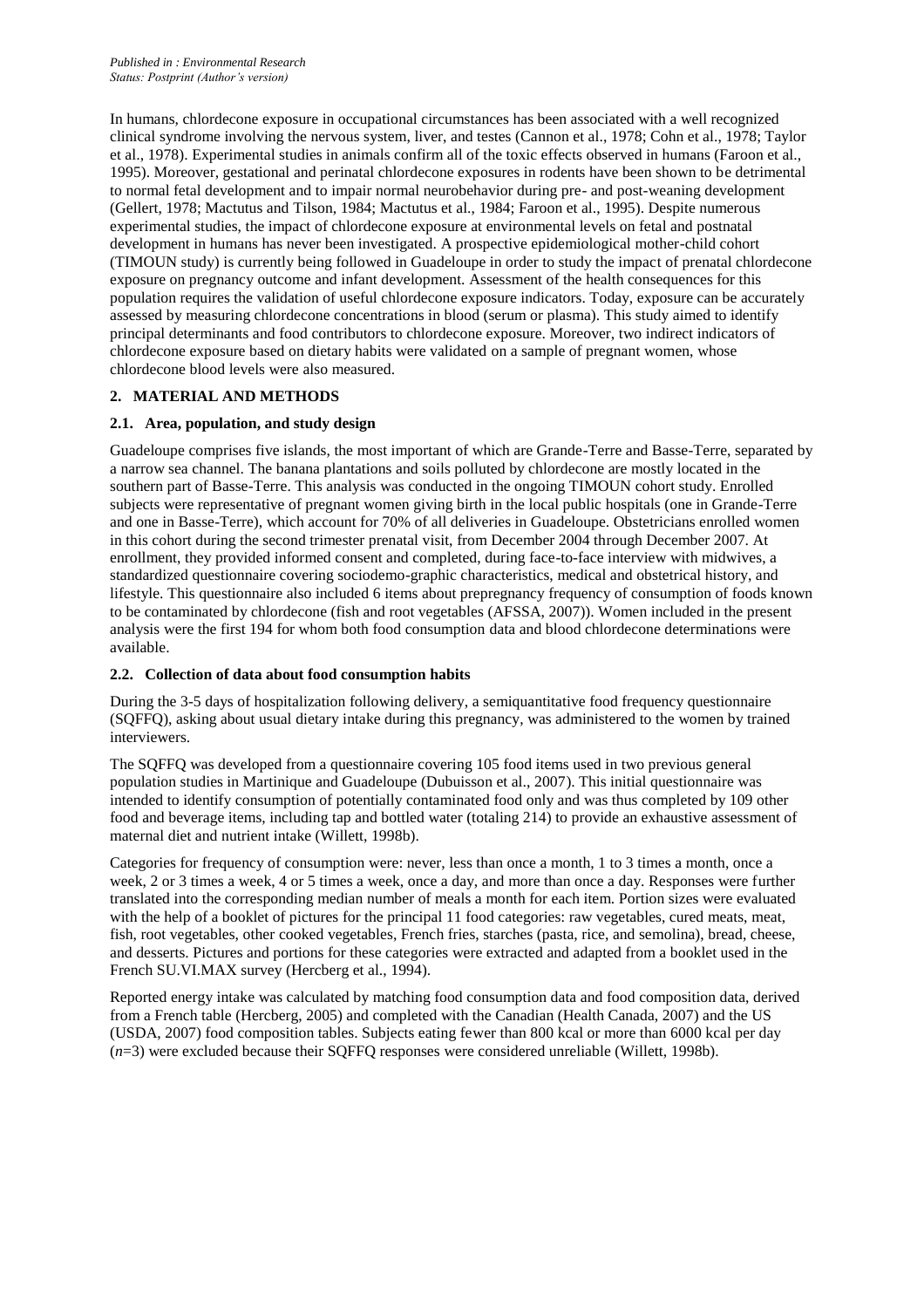#### **2.3. Dietary chlordecone intake assessment**

Data about chlordecone levels in food come from a survey conducted in Guadeloupe from July 2006 to July 2007 (AFSSA, 2007). This survey was designed to assess the dietary intake of chlordecone in the general population older than 3 years, according to the WHO guidelines (FAO/WHO, 1997, 2000). Factors considered in planning the types and numbers of samples to collect included the known contribution of foods to dietary chlordecone intake and the importance in the Caribbean diet of food items for which chlordecone contamination is not known. Local retailers and markets were divided into two strata based on their location in a polluted or an unpolluted area. The sampling places were drawn according to the food supply habits of the population, as described in the food consumption survey, with the same rate for each stratum (AFSSA, 2007). Self-production was also taken into account. European Union (directive 2002/63/ EC) guidelines establishing community methods of sampling for the official control of pesticide residues in and on products of plant and animal origin were applied to collect the 744 food samples. Analytical methods and quality control have been described elsewhere (Bordet et al., 2007). Data were expressed as mean concentrations (µg/kg of fresh product) stratified according to the area where they were sampled (polluted or unpolluted areas of the island). The relations between the 59 items for which contamination data were available and items in the SQFFQ were determined to help attribute chlordecone values to the latter. When no information was available, assumptions were based on the same principles as those defined in previous dietary intake assessment studies (AFSSA, 2007).

Daily dietary intake of chlordecone was assessed for each subject according to a previously described procedure (AFSSA, 2007). The quantity of each food (or beverage) item eaten daily was multiplied by its mean estimated chlordecone level. Estimated quantities of chlordecone intake from all 214 items were then summed to obtain a total daily intake (µg/day). We designate this as the food consumption-food contamination approach (FCFC).

#### **2.4. Other covariates**

The following information was obtained from a questionnaire administered at enrollment: maternal age, place of birth (Guadeloupe, Martinique, Haiti, Dominica, continental France), town of current residence, marital status, educational level (none, primary, secondary school, high school diploma, higher education), employment status before pregnancy, weight and height before pregnancy, obstetrical history, previous breast-feeding, and smoking status. Body mass index was calculated as weight  $(kg)/(height (m))^2$  and classified as underweight (<18.5) kg/m<sup>2</sup>), normal (18.5- < 25 kg/m<sup>2</sup>), overweight (25- < 30 kg/m<sup>2</sup>), or obese (  $\geq$  30 kg/m<sup>2</sup>). Risk of residential contamination was determined by matching women's town of current residence with the most recent map of soil pollution risk in Guadeloupe (Cabidoche et al., 2006), drawn by matching land plots to past and present maps of banana plants. The risks thus defined were further validated by soil analyzes.

#### **2.5. Chlordecone blood determination**

At delivery, maternal blood samples were collected in EDTA tubes. After centrifugation, they were transferred to polypropylene Nunc® tubes and stored at - 30 °C. Blood samples were transferred in dry ice to the Laboratory of Animal Ecology and Ecotoxicology (Liege, Belgium) which is a member of the Center for Trace Residue Analysis (CART) for determination of chlordecone concentrations.

Blood samples were prepared by adaptation of a previously described method (Debier et al., 2003). Briefly, blood was first treated by adding 100 µL of triethylamine and 10 mL of formic acid to a precisely known volume of sample (from 2 to 3 mL, depending on the amount of sample initially available). Solid phase extraction used Supelco Supelclean™ Envi-18 SPE Tubes (Supelco, Bellefonte, PA, USA). An elution device (Visiprep DL™ SPE Supelco) was used to condition the column with 10 mL methanol, followed by 10 mL of distilled water. The deproteinized sample was added to the column and rinsed with distilled water and dried under vacuum. After a first elution by 5 mL n-hexane, a second elution was performed, with the addition of 5 mL diethylether/n-hexane (85%/15%, v- v) and 50 µL of PCB 112 (100pg/µL), used as a surrogate marker. Then the sample was evaporated and purified by concentrated sulfuric acid. The purified extracts were evaporated under a gentle nitrogen stream to a final volume of 100 µL. The extracts were analyzed by high-resolution gas chromatography, with a Thermo Quest Trace 2000 gas chromatograph equipped with a Ni<sup>63</sup> ECD detector (Thermo Quest, Milan, Italy). Chlordecone was separated on a  $30 \text{ m} \times 0.25 \text{ mm}$  (0.25  $\mu$ m film) DB-XLB capillary column (J&W Scientific, Santa Clara, CA, USA). The linear calibration curve, with concentrations ranging from 5 to 120pg/µL, was established with a certified chlordecone solution (Riedel-de Haën). A blank consisting of 2 mL of distilled water was run with each series of 10 samples to control the cleanup procedure. A quality control sample of human blood enriched with a defined concentration of chlordecone was run and analyzed simultaneously. Recovery was calculated on the basis of the concentration of surrogate marker PCB 112 (50pg/µL). The results of the analyzes were accepted only for recoveries between 70% and 130%. Due to the high remanence of chlordecone molecules on the analytical column, a calculation strategy had to be used. With each series analyzed, n-hexane samples were injected before and after the blank sample and another hexane was injected after the injection of 5 samples. In those hexanes a peak corresponding to the chlordecone released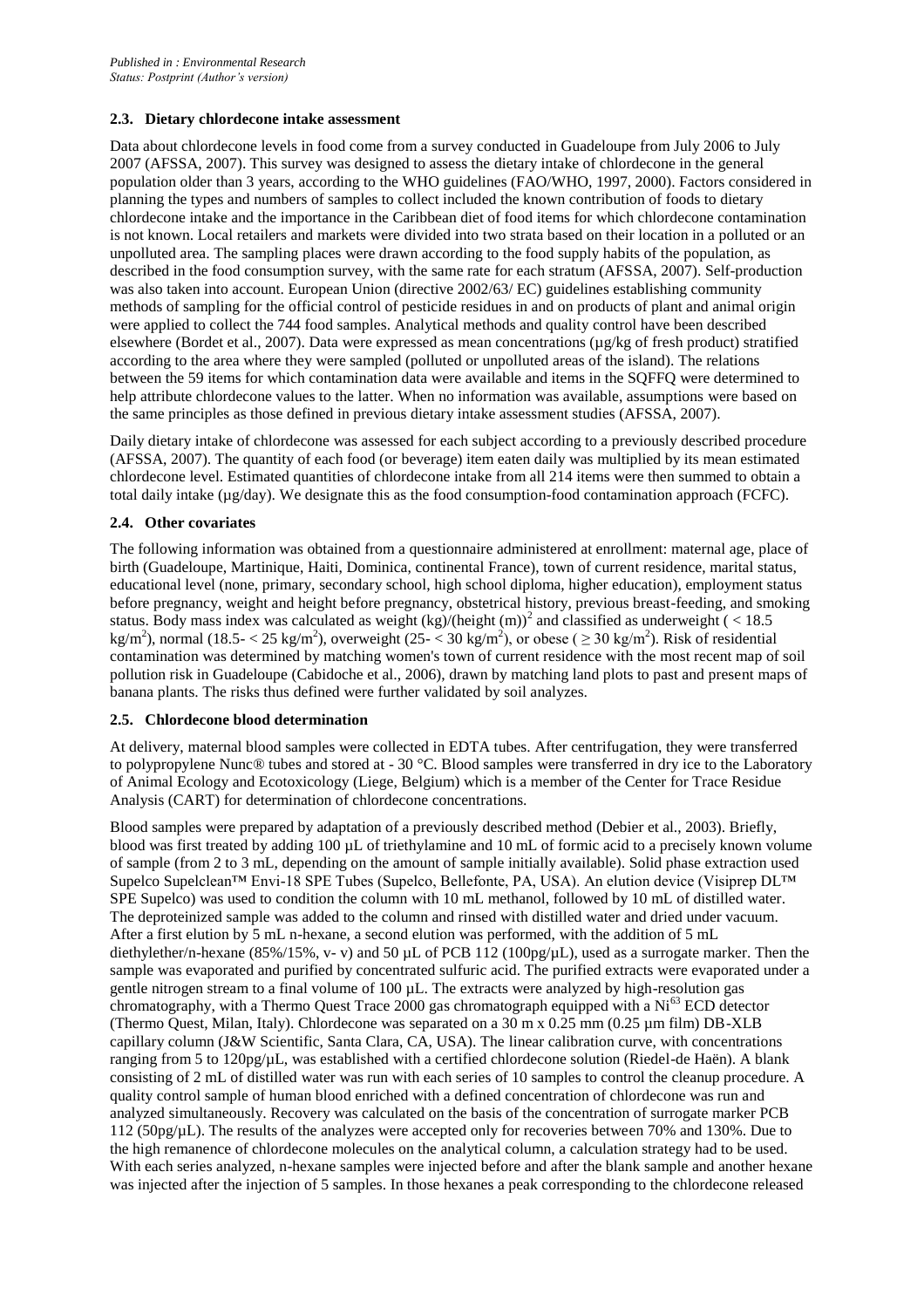by the column was found and processed as a sample. The average value found in those hexane samples was considered as the average remanence of chlordecone in the series of concern. This value was then subtracted from the chlordecone concentration value of each sample in order to better avoid the chlordecone remanence. In these conditions, the limit of detection (LOD) was fixed at triple the background noise of the chromatogram, which corresponds to the hexane samples average value. The limit of quantification (LOQ) was determined by means of spiked blood serum samples and was the lowest concentration that could be quantified. In our analytical conditions, the LOD was 0.25 and the LOQ 0.75 ng/mL Mean and standard deviation of chlordecone blood level were estimated using the maximum likelihood estimation (MLE) approach, which is a relevant procedure when dealing with left-censored data.

## **2.6. Statistical analysis**

# *2.6.1. Predictive model of BCC building*

Previous studies have underlined some limitations of the FCFC approach to explain blood levels of vitamin E (Romieu et al., 1990) or toenail arsenic (Macintosh et al., 1997) and have shown improved correlation with empirical weights models (EWMs; Willett, 1998a). Consequently, we also explored EWM for predicting total chlordecone exposure. This procedure is based on predictive models of blood chlordecone levels including the frequency of consumption of food items as predictors, independent of their level of contamination.

In order to build predictive models of BCC, we adapted initial model building from Macintosh et al. (1997), Romieu et al. (1990), and Riederer et al. (2008). All models were adjusted on the blank of the analysis batch, in order to assess the predictive value of potential predictors apart from laboratory variability. Model building involved the following steps.

2.6.1.1. Step 1: Construction of a list of potential diet predictors of chlordecone exposure.

We first selected, among the 214 food items originally included in the SQFFQ those that contributed to more than 0.5% of the total daily dietary intake of chlordecone, as estimated with the FCFC approach. This percentage value was chosen with the goal of including both relatively few candidate food items in the multivariate analysis and those that are relevant contributors to actual intake.

2.6.1.2. Step 2: Selection of non-diet covariates.

Non-diet covariates (sociodemographic, anthropometric, and obstetric characteristics) were then included in a multivariate Tobit regression model using proc lifereg in SAS (Tobin, 1958; Lubin et al., 2004; Zeghnoun et al., 2007), with log transformed BCC as a dependent variable, censored at the detection limit (0.25 ppb). Items with p-values  $\leq 0.2$  in this multivariate model were selected for step 3.

2.6.1.3. Step 3: Multi-stage selection of diet predictors.

We then made a selection of diet predictors of BCC by running Tobit regression models of log BCC on homogenous lists of foods as selected in step 1, and grouped as follows: seafood products, meat products, root vegetables, other vegetables, fruits, dairy products, and beverages. Blank of the analysis batch and non-diet covariates selected in step 2 were also forced in these models. Food consumption frequencies were included as indicator variables of tertiles of continuous variables, omitting the lowest one. Items with p-values  $\leq 0.2$  in each of these multivariate models were selected for step 4.

## 2.6.1.4. Step 4: Final model selection.

All diet and non-diet items selected in steps 2 and 3 were introduced together into a Tobit regression model with log BCC as a dependent variable. Those with *p*-values  $> 0.2$  were successively discarded. Potential predictors discarded in steps 2 and 3 where then introduced one at a time in this last model and allowed to re-enter it if  $p <$ 0.2. At last, a manual backwards selection  $(p < 0.2)$  was performed to obtain the final model with major predictors.

Collinearity diagnoses were made using COLLIN option in STATA software. Normality and homoskedasticity of the model residuals were evaluated by examining histograms of standardized residuals and plots of predicted values versus standardized residuals.

Statistical analyzes were performed with SAS software version 9.1 (SAS Institute, Inc., Cary, North Carolina) and STATA software version 9.2 (Statacorp LP, College Station, USA).

## *2.6.2. Validity of FCFC estimate and predicted BCC*

The validity of daily chlordecone intake and predicted BCC as predictors of the total exposure was assessed by computing partial Spearman correlation coefficients between BCC and the two indirect estimates, adjusted for the blank of the analysis batch. We also compared the distribution into quintiles of blood chlordecone levels,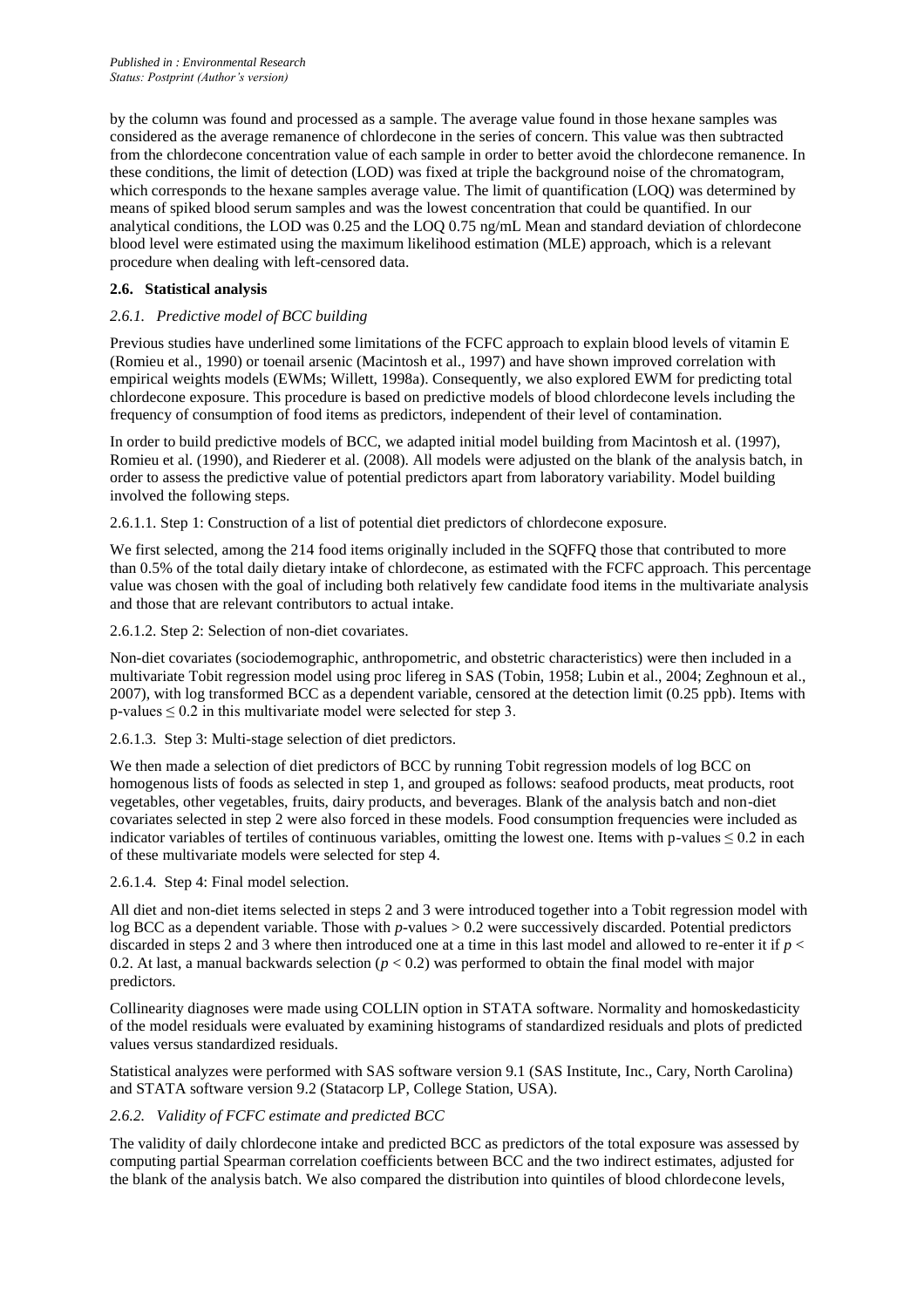FCFC estimates, and predicted BCC. The percentage of women classified in the same or in an adjacent quintile by both methods was chosen as a criterion to evaluate the potential utility of indirect dietary assessment of chlordecone exposure.

# **3. RESULTS**

To date, 194 women in this ongoing cohort have completed the SQFFQ and had blood chlordecone determined. Three were excluded because their estimated energy intake was out of the 800-6000 kcal/day range. The following analyzes thus concern 191 women.

#### **3.1. Main characteristics of the study population**

Mean age at enrollment was 31.4 years (range: 16.8-48.8). Seventy-five percent of them were born in the French West Indies, 11% in Haiti or Dominica, and 14% in continental France. Most of the subjects (75%) were recruited at the University Hospital of Pointe a Pitre, in Grande-Terre. One third of the population (30%) lived in polluted areas. More than half (55%) had not completed a high school diploma. Mean BMI at the beginning of pregnancy was 24.7 (range: 15.1-49.8); 25% were classified as overweight and 15% as obese. Mean daily caloric intake during pregnancy was 2846 kcal (range: 951-5959). Of the 109 multiparous women, 89% had previously breast-fed. On average, women ate meat products (beef, veal, pork, cooked meats, offal, poultry, and eggs) 1.6 times a day, seafood (fish, shellfish, and fish-based products) 1.0 times a day, vegetables 4.3 times a day, including roots and tubers 1.6 times a day, dairy products (milk, yogurts, cheese) 3.2 times a day and fruit 3.6 times a day.

Consumption of meat, fish, and root vegetables before pregnancy (as reported in the enrollment questionnaire) and during pregnancy (as reported in the SQFFQ administered at delivery), did not appear to change.

## **3.2. FCFC estimate of chlordecone exposure**

According to the FCFC approach, the mean estimated dietary chlordecone intake was 3.3 (0.1-22.2) µg/day. Women living in unpolluted areas had an intake of 1.9 (0.1-20.6) µg/day while for those in polluted areas it was 6.6 (1.0-22.2) µg/day. Of the 214 food items, 22 individual items contributed to more than 0.5% of total exposure (Table 1). These items included mainly seafood (40% of total intake), root vegetables (30% of total intake), Cucurbitaceae (10% of total intake), and some other fruits, vegetables, and meats.

The blank-adjusted partial Spearman correlation coefficient between log-transformed blood chlordecone levels and estimated average dietary chlordecone intake was  $0.20$  ( $p=0.007$ ). Comparing the distribution into quintiles of blood chlordecone levels and the FCFC estimates, we found 56% of the women classified by both in the same or in an adjacent quintile, 3% being classified in opposite quintiles (Table 3).

## **3.3. Chlordecone levels in maternal blood samples**

Chlordecone was detected in 76% of the maternal blood samples, with a mean concentration (MLE estimate) of 0.86 ng/ mL (range: < LOD -13.2).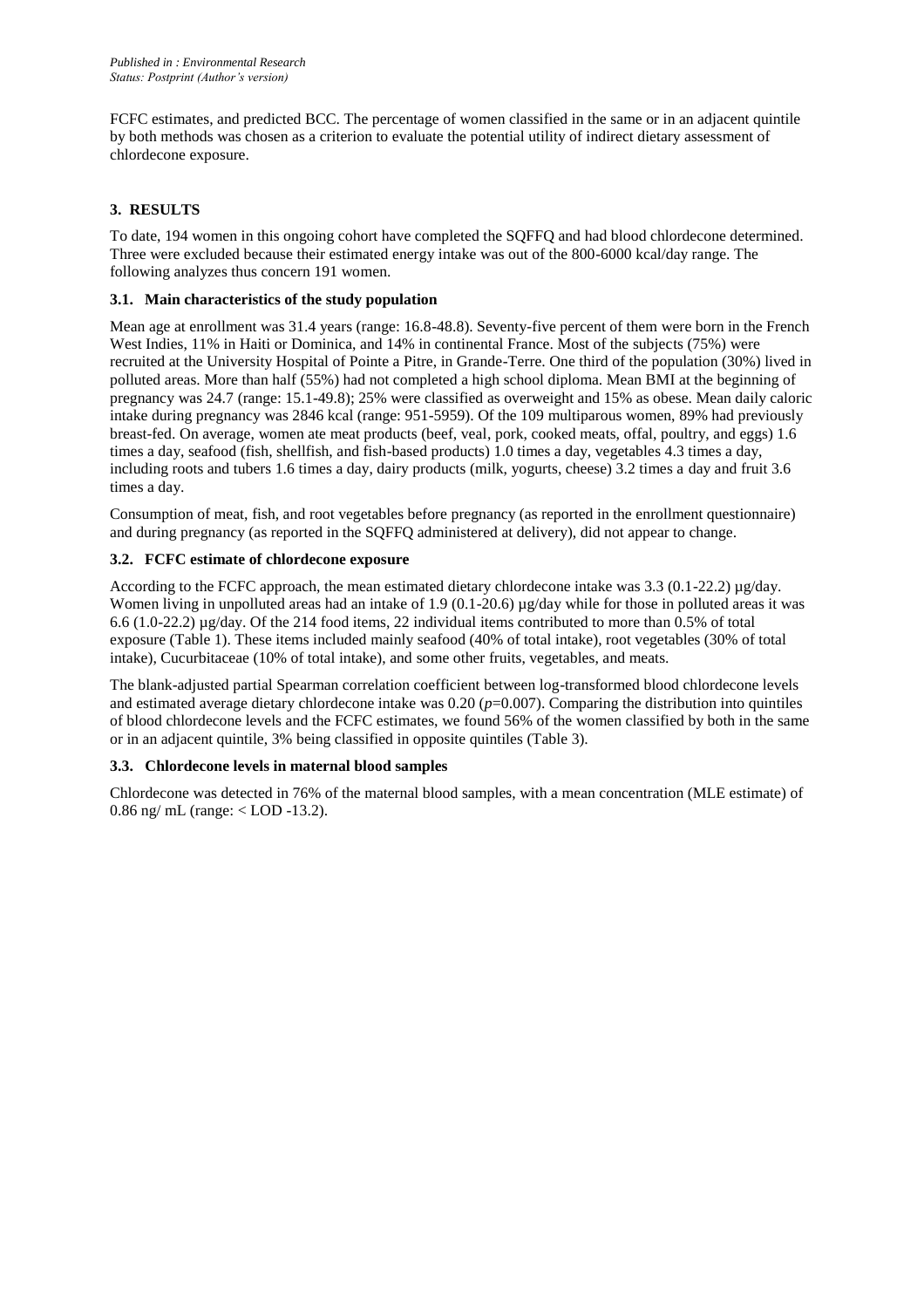#### **3.4. Potential nondietary predictors of blood chlordecone levels**

Women living in unpolluted areas had lower blood chlordecone levels (0.82 ppb) than those living in polluted areas (1.02 ppb,  $p=0.01$ ). We found no significant differences in blood chlordecone levels according to age, marital status, educational level, employment status, weight, height, BMI, parity, previous breast-feeding or smoking.

# **3.5. Predicted BCC**

Table 2 presents the empirical weight model selected, with its beta coefficients and their p-values. Seven women were excluded from regression analyzes because their city of residence in Guadeloupe was unknown, and they could not be classified as living in unpolluted or polluted area of the island. Along with the place of residence (polluted or unpolluted area), 7 dietary predictors of the 22 previously selected were associated with blood chlordecone levels. The blank-adjusted partial Spearman correlation between the blood chlordecone levels as measured and the predicted values was  $0.47$  ( $p < 0.0001$ ). Comparing the distribution into quintiles of measured and predicted blood chlordecone levels, we found 70% of the women classified by both in the same or in an adjacent quintile, and 1% classified in opposite quintiles (Table 3).

|  |  |  |  | Table 1: Main contributors to total daily chlordecone intake, as estimated by the FCFC approach. |  |  |
|--|--|--|--|--------------------------------------------------------------------------------------------------|--|--|
|  |  |  |  |                                                                                                  |  |  |

| <b>Food item</b>                      | <b>Percent</b> |
|---------------------------------------|----------------|
| Creel and net fishes                  | 24.6           |
| Fresh water crustaceans               | 12.6           |
| Yautia                                | 8.7            |
| Sweet potatoes                        | 8.2            |
| Cucumbers                             | 6.8            |
| Taro                                  | 6.7            |
| Cabbage                               | 4.3            |
| Beef burger                           | 3.4            |
| Carrots                               | 3.0            |
| Beef                                  | 3.0            |
| Pelagic fishes                        | 2.2            |
| Spring onions                         | 2.1            |
| Tomatoes                              | 1.7            |
| Giraumon squash                       | 1.5            |
| Avocados                              | 1.4            |
| Melon                                 | 1.4            |
| Yams                                  | 1.2            |
| Watermelon                            | 0.8            |
| Partly skimmed milk                   | 0.8            |
| Tap water                             | 0.8            |
| Veal                                  | 0.7            |
| Local apples (sapodilla, sugar apple) | 0.6            |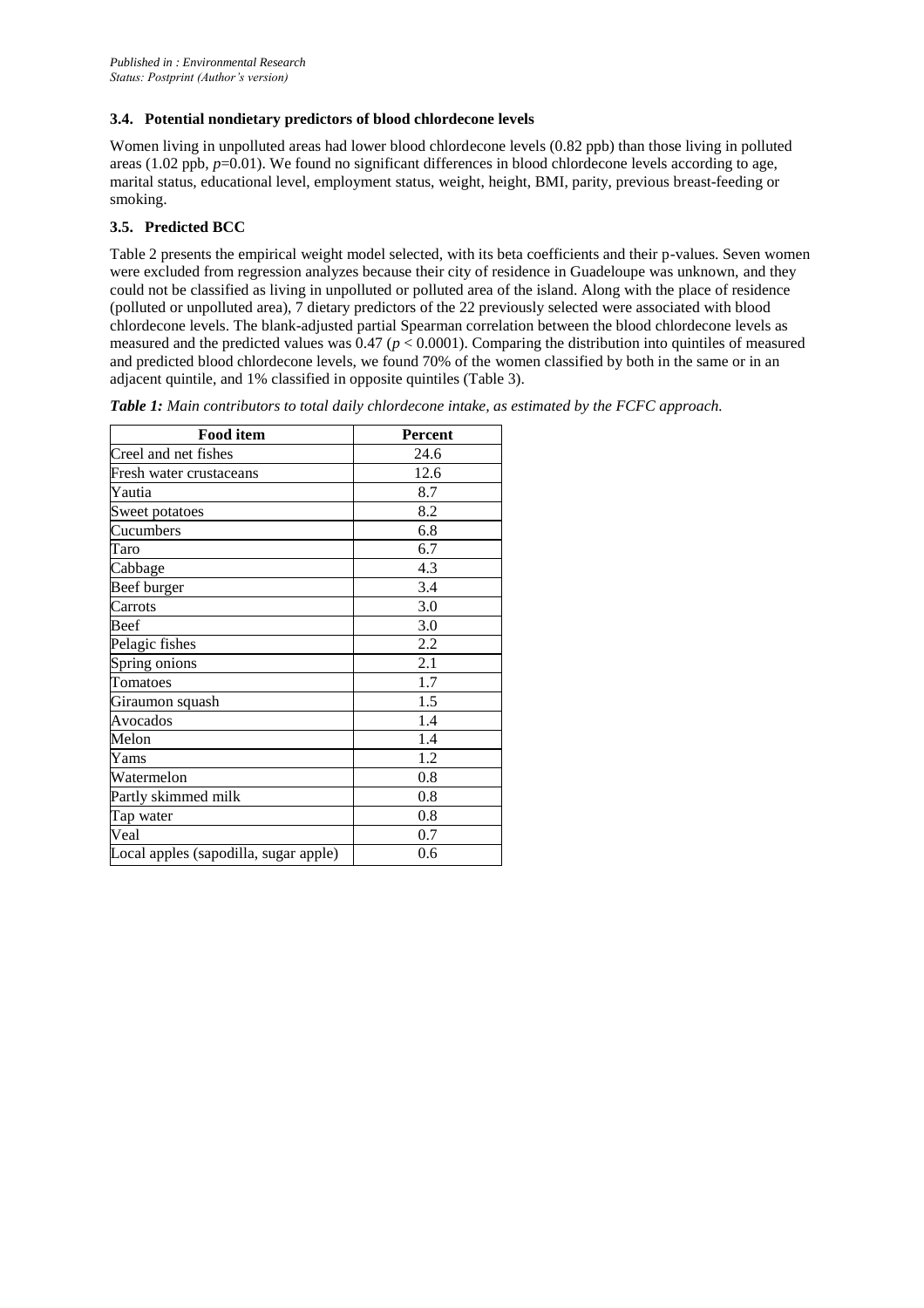| Table 2: Empirical weight model derived from the percentage contribution method for the selection of candidate |  |
|----------------------------------------------------------------------------------------------------------------|--|
| food items, $N=184$ .                                                                                          |  |

| <b>Food item</b>     | $\beta$ -coefficient <sup>a</sup> | $p$ -value |  |  |
|----------------------|-----------------------------------|------------|--|--|
| Area of residence    |                                   |            |  |  |
| Unpolluted           | Ref.                              | Ref.       |  |  |
| Polluted             | 0.41                              | 0.005      |  |  |
| <b>Crustaceans</b>   |                                   |            |  |  |
| Tertile <sub>0</sub> | Ref.                              | Ref.       |  |  |
| Tertile 1            | 0.12                              | 0.441      |  |  |
| Tertile 2            | 0.31                              | 0.066      |  |  |
| Yautia               |                                   |            |  |  |
| Tertile <sub>0</sub> | Ref.                              | Ref.       |  |  |
| Tertile 1            | 0.02                              | 0.902      |  |  |
| Tertile 2            | 0.46                              | 0.008      |  |  |
| <b>Spring onion</b>  |                                   |            |  |  |
| Tertile <sub>0</sub> | Ref.                              | Ref.       |  |  |
| Tertile 1            | 0.34                              | 0.028      |  |  |
| Tertile 2            | 0.39                              | 0.015      |  |  |
| <b>Cucumber</b>      |                                   |            |  |  |
| Tertile <sub>0</sub> | Ref.                              | Ref.       |  |  |
| Tertile 1            | $-0.36$                           | 0.036      |  |  |
| Tertile 2            | 0.23                              | 0.108      |  |  |
| <b>Water melon</b>   |                                   |            |  |  |
| Tertile <sub>0</sub> | Ref.                              | Ref.       |  |  |
| Tertile 1            | 0.24                              | 0.150      |  |  |
| Tertile 2            | 0.11                              | 0.538      |  |  |
| <b>Avocado</b>       |                                   |            |  |  |
| Tertile <sub>0</sub> | Ref.                              | Ref.       |  |  |
| Tertile 1            | 0.06                              | 0.715      |  |  |
| Tertile 2            | $-0.23$                           | 0.075      |  |  |
| <b>Beef burger</b>   |                                   |            |  |  |
| Tertile <sub>0</sub> | Ref.                              | Ref.       |  |  |
| Tertile 1            | $-0.50$                           | 0.0003     |  |  |
| Tertile 2            | $-0.35$                           | 0.038      |  |  |

<sup>a</sup> Adjusted for the blank of analysis batch.

| Table 3: Comparison of BCC and indirect estimates of dietary exposure to chlordecone. |  |  |
|---------------------------------------------------------------------------------------|--|--|
|---------------------------------------------------------------------------------------|--|--|

| Estimate                    | Partial blank-adjusted<br>Spearman correlation with | Classification of the subjects according to quitiles of BBC<br>distribution and the indirect estimates $(n, %)$ |                                     |        |  |  |
|-----------------------------|-----------------------------------------------------|-----------------------------------------------------------------------------------------------------------------|-------------------------------------|--------|--|--|
|                             | $log-BCC r(p)$                                      | Same quintile                                                                                                   | Adjacent quintiles Extreme quintile |        |  |  |
| FCFC estimate               | 0.20(0.007)                                         | 37(20.1)                                                                                                        | 66 (35.9)                           | 6(3.3) |  |  |
| Predicted value<br>from EWM | 0.47 (p < 0.0001)                                   | 53 (28.8)                                                                                                       | 76(41.3)                            | 2(1.1) |  |  |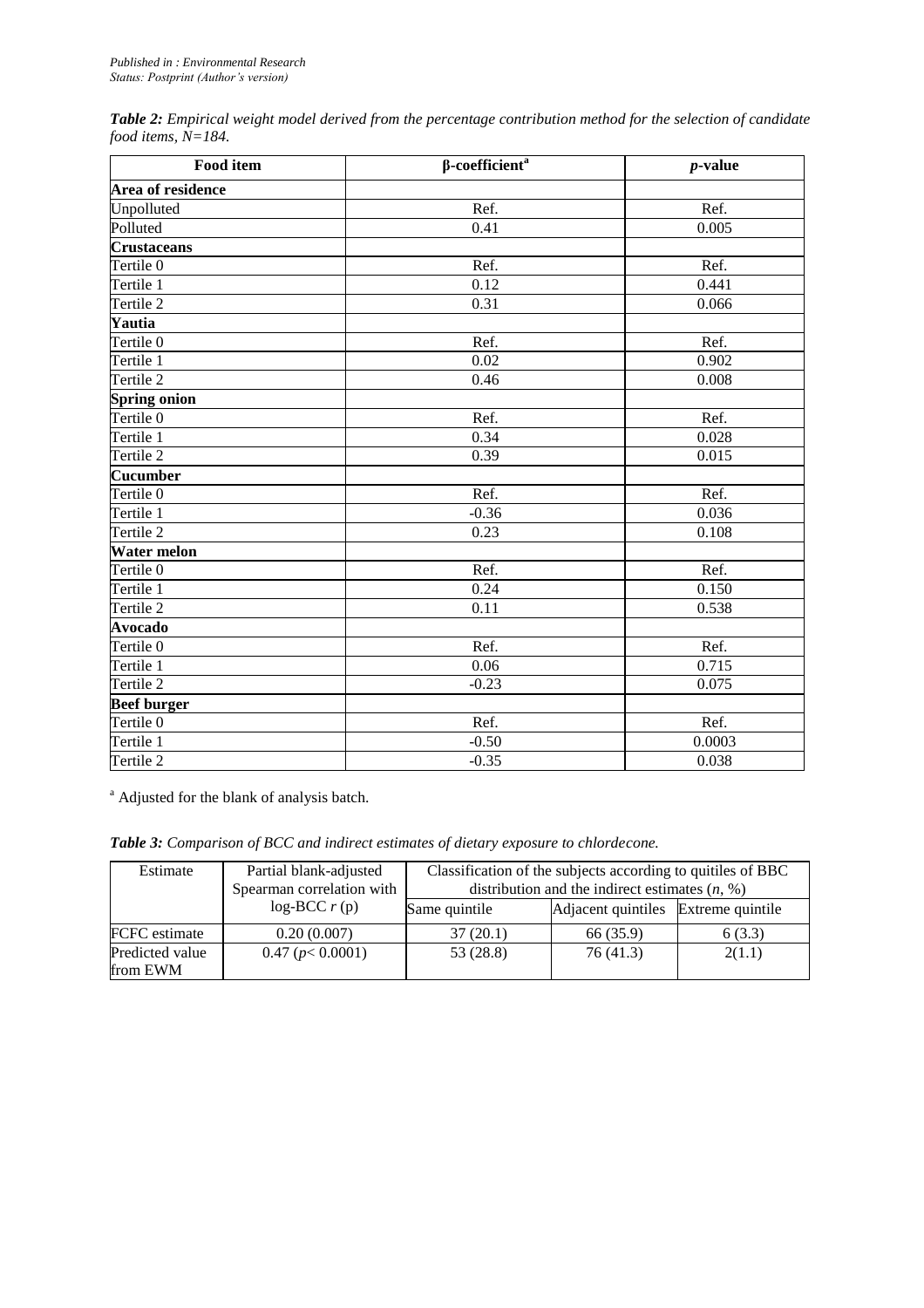#### **4. DISCUSSION**

This study makes it possible for the first time to compare the body burden of chlordecone as estimated by blood measurement and by dietary intake, estimated through a food frequency questionnaire. Blood chlordecone levels have been recognized as a relevant method for estimating body burden in humans (Guzelian, 1992). This study showed that more than three fourth of a representative sample of pregnant women in Guadeloupe had detectable blood chlordecone levels. The range of values (  $\langle$  LOD to 13.2 ng/mL) is consistent with a previous estimate in a similar population of pregnant women in Guadeloupe ( < LOD to 16.6 ng/ mL; Multigner, 2006).

Women living in polluted areas had higher blank-adjusted log-transformed blood chlordecone levels than those in unpolluted areas, perhaps due to their higher intake of locally grown food that was more highly contaminated.

The fact that previous lactation was not associated in our study with significant differences in blood chlordecone levels can be explained by this chemical's plasma transport process and tissue distribution pattern. Because chlordecone is transported in blood by albumin and HDL lipoproteins (Soine et al., 1982), peripheral fat tissue accumulation is relatively low. It thus differs from other organochlorine pesticides, which bind preferentially to VLDL and LDL lipoproteins and are preferentially distributed to fat tissues (Gomez-Catalan et al., 1991; Soine et al., 1982). Moreover, preliminary studies confirm that even when blood chlordecone levels are high, much lower levels are excreted in human milk (Multigner, 2006).

Chlordecone exposure predictors, estimated from SQFFQ by either the FCFC or the EWM approach, were significantly positively correlated with blood chlordecone levels. This is consistent with the fact that food and water are the source of chlordecone exposure in Guadeloupe today, since chlordecone use ended in 1993. These results show that the food frequency questionnaire discriminates well between subjects with different blood chlordecone levels.

The SQFFQ included an exhaustive list of foods, with quantitative evaluation of the main categories. It seems unlikely that major contributors were omitted from the list of foods. It is possible, however, that certain items may have been misreported by women, for this bias is inherent in food frequency methods. Administration of the questionnaire by trained interviewers, at a moment when the women were alone and not busy, was intended to minimize diet reporting errors. This questionnaire about diet during pregnancy was administered after delivery. Because we cannot rule out the possibility that some biological contamination may have been determined by prepregnancy diet, we compared consumption data at delivery with global frequency of consumption before pregnancy of meat, fish, and root vegetables. The absence of any changes in intake of these items indicates that at least for the principal chlordecone contributors, the diet recorded at delivery was probably representative of the prepregnancy diet.

When related to the weight of each subject, mean chlordecone dietary intake in the pregnant women was estimated at 0.09 for women living in polluted areas and 0.03 µg/kg body weight/day for those in unpolluted areas. This is consistent with a previous assessment in the general Guadeloupean population (age over 16; AFSSA, 2007). The correlations between blood chlordecone level as an exposure bio marker and either FCFC estimates (*r*=0.20) or EWM estimate (*r*=0.47) were in the range of previous studies. In a US study, Macintosh et al. (1997) found correlation coefficients of 0.15 and 0.25, respectively, between toenail arsenic (*N*=785 subjects) and either FCFC or EWM estimates, and around 0.35 between toenail mercury (*N*=969 subjects) and either FCFC or EWM.

Nevertheless, several factors explain why these correlation coefficients are relatively low. SQFFQ tends to overestimate real consumption, especially for the less frequent consumers (Sirot et al., 2008) and when applied to the entire or nearly entire diet (FAO/WHO, 2005). This may lead to relatively high predicted exposures (dietary intake with FCFC or consumption frequency with EWM) compared with the real level of chlordecone found in blood. Blood levels reflect exposure over the past 2 years, whereas the FFQ asked about diet during the last 9 month. In addition FCFC and EMW estimates of intake do not reflect the pharmacokinetic component of the relation between dietary intake and blood concentration or aspects of interindividual variability such as age, genetic characteristics, and nutritional status that may interfere with the chlordecone kinetics and dynamics (FAO/WHO, 1997; Sirot et al., 2008). This is a general issue in this type of validation exercise, estimates of intakes on one hand and biomarkers on the other hand measuring in fact different, although correlated, stages of the exposure process.

In this study, the values predicted by the empirical weight models were better correlated with blood chlordecone levels than were the estimates of chlordecone intake by the FCFC approach. While the consumption data used come from the subjects, it should be underlined that the contamination data used in the FCFC approach are estimates of the average levels of contamination obtained from a limited number of foodstuffs (*n* = 59), not systematically representative of contamination of the foods each women ate.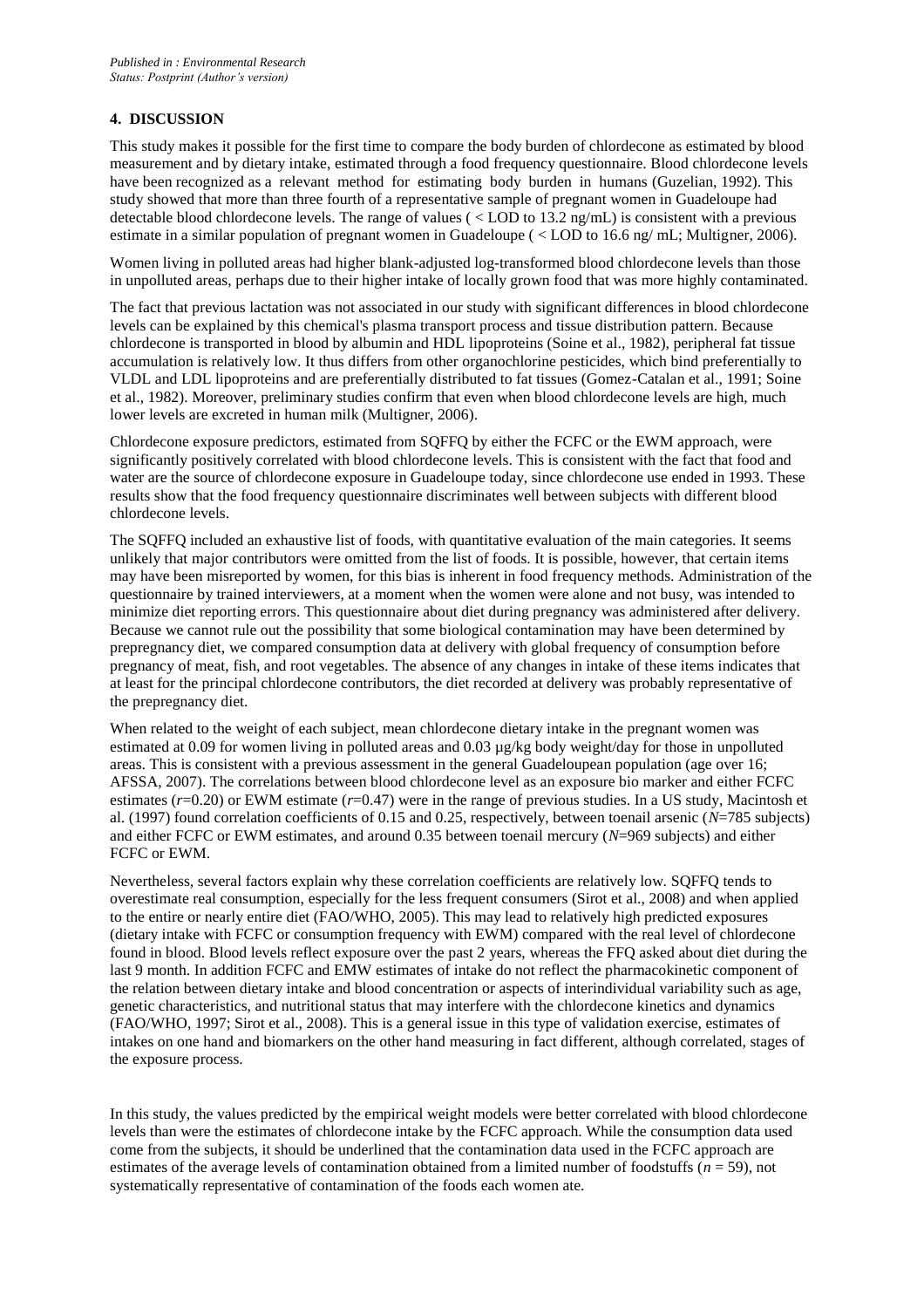Variability of food contamination has not been considered in the calculation of each individual's dietary intake. It was recently suggested (AFSSA, 2007) that food coming from the local distribution network (self-produced, local stores, grocery stores) and markets in the polluted area had significantly higher levels than those from nonpolluted area. Because we had no information about how the women in our study procure food (garden, local purchases, etc.), contamination values at the individual level may have been insufficiently precise. Secondly, recent consumption of highly contaminated food shortly before the blood collection cannot be ruled out. This consumption might not be representative of the basal level of dietary intake; it would affect the chlordecone levels in blood and interfere with the relationship between basal dietary intake and blood level.

Finally, some assumptions had to be made about the contamination level of foods for which chlordecone levels was unavailable. We attributed to some food the contamination level of a similar item (beef for veal, for example) or considered some to be potentially contaminated due to possible local production. The fact that low fat milk (whose contamination has not been determined—the LOD of the measurement technique is attributed to it as a replacement value) is considered to contribute to 0.8% of the total dietary intake shows the impact of such assumptions. The accuracy of the FCFC approach for interpretation at individual level can be improved by determining the contamination level of foods consumed by the individuals before taking blood samples. Duplicate diet methods answer such question but are rarely used because of their expense (USFDA/WHO, 1999).

Yautia, which was identified as a significant predictor of chlordecone exposure here, had been previously identified as a major contributor to food exposure (AFSSA, 2005, 2007), as well as cucumber (AFSSA, 2005; AFSSA, 2007) and watermelon (AFSSA, 2005). Onions (AFSSA, 2007) and crustaceans (Coat et al., 2006) have both been found to be contaminated by chlordecone in monitoring studies. We cannot rule out the possibility that the selection of some food in the EWM as positively or negatively associated with blood chlordecone levels may be due to their correlation with other potential predictors in dietary patterns. A detailed analysis of dietary profiles will be needed to explain these potential intercorrelations.

## **5. CONLCUSIONS**

Two different approaches were used to estimate chlordecone exposure from a food frequency questionnaire. Estimates showed significant positive correlations with blood chlordecone concentration, providing a valid tool for ranking women according to their chlordecone exposure. Such a strategy may be used to study the potential health impact of chlordecone exposure in further surveys. It could be refined by using more precise dietary intake estimation at the individual level. In view of special features in the diet of pregnant women, this validation should also be conducted for other population subgroups.

#### **Disclaimer:**

The findings and conclusions in this paper are those of the authors and do not necessarily represent the views of the French Food Safety Agency. The authors declare they have no conflict of interests.

#### **Acknowledgments**

We thank E. Delver, J. Goudou, O. Vintam, G. Soliveau, E. Janky, P. Lancelot, midwives, and maternity staff from the University hospital of Grande-Terre and the general hospital of Basse-Terre for data collection and recovery. We thank A. Aubert, M.L. Bidondo, M.A. Charles, C. Chevrier, V. Deschamps, A. Forhan, A. Saoudi, H. Sarter, A. Thiebaut, J.L. Volatier, and A. Zeghnoun for assistance with nutritional, toxicological, analytical, and statistical considerations, and M. Louvet for the chlordecone analysis.

*Funding sources:* This work was supported by grants from the National Institute of Health and Medical Research (Institut National de la Sante et de la Recherche Médicale—INSERM), the National Research Agency (Agence Nationale de la Recherche—ANR), the French Agency for Environmental and Occupational Health Safety (Agence Française de Sécurité Sanitaire de l'Environnement et du Travail—AFSSET), The National Endocrine Disruptor Research Program of the French Ministry of Environment, the Departmental Public Health Services of Guadeloupe (Direction de la Santé et du Développement Social—DSDS), the General Health directorate (Direction Générale de la Santé—DCS), and the National Institute for Public Health Surveillance (Institut de Veille Sanitaire, InVS).

The Ethics Committee of Guadeloupe approved this study on September 5, 2004. Subjects gave written consent. Parental consent was also required for subjects younger than 18 years.

#### **References**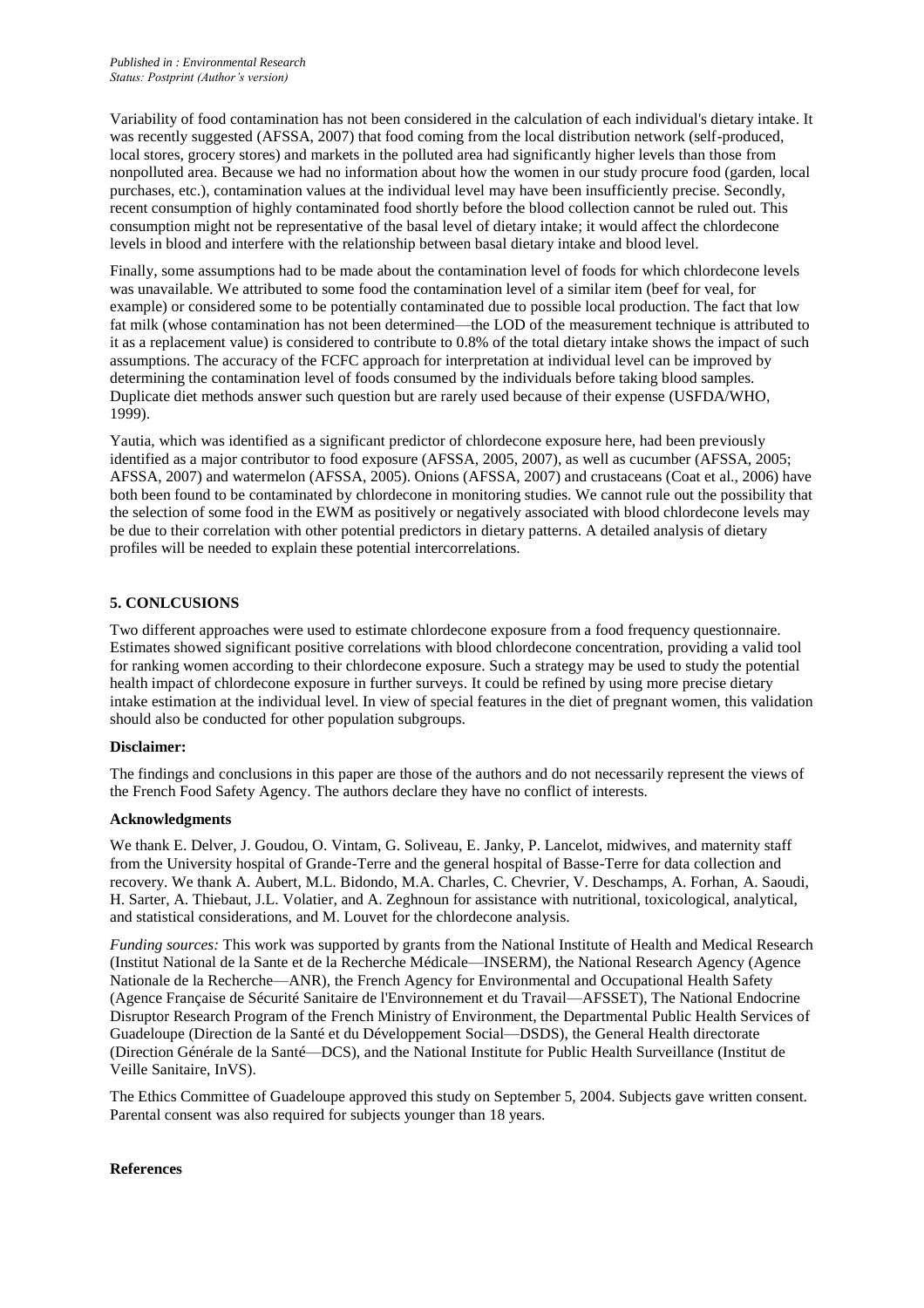AFSSA. Premiere evaluation de l'exposition alimentaire de la population martiniquaise au chlordecone: propositions de limites maximales provisoires de contamination dans les principaux aliments vecteurs. 39. 2005. Maison Alfort, France, Agence Francaise de Securite Sanitaire des Aliments. 2005.

AFSSA. Actualisation de l'exposition alimentaire au chlordecone de la population antillaise. Evaluation de l'impact de mesures de maitrise des risques. Document technique AQR/FH/2007-219. 2007; 79.

Bordet, F., Thieffine, A., Mallet, J., Heraud, F., Blateau, A., Inthavong, D., 2007. Inhouse validation for analytical methods and quality control for risk evaluation of chlordecone in food. Int. J. Environ. Anal. Chem. 87, 985-998.

Cabidoche, Y.M., Jannoyer, M., Vanniere, H. Conclusions du Groupe d'Etude et de Prospective « Pollution par les organochlores aux Antilles », aspects agronomiques. Contribution CIRAD INRA. 2006.

Cannon, S.B., Veazey Jr., J.M., Jackson, R.S., Burse, V.W., Hayes, C., Straub, W.E., Landrigan, P.J., Liddle, J.A., 1978. Epidemic kepone poisoning in chemical workers. Am. J. Epidemiol. 107, 529-537.

Cellule interregionale d'epidemiologie Antilles Guyane. Pesticides organochlores et sante publique aux Antilles francaises. Bull. Alerte Surveillance Antilles Guyane; Juin 2005, No. 8, 13.

Coat, S., et al., 2006. Contamination of some aquatic species with the organochlorine pesticide chlordecone in Martinique. Aquat. Living Resour. 19, 181-187.

Cohn, W.J., Boylan, J.J., Blanke, R.V., Fariss, M.W., Howell, J.R., Guzelian, P.S., 1978. Treatment of chlordecone (Kepone) toxicity with cholestyramine. Results of a controlled clinical trial. N. Engl. J. Med. 298, 243-248.

Debier, C., Pomeroy, P., Dupont, C., Joiris, C., Comblin, V., Le Boulenge, E., Larondelle, Y., Thome, J.P., 2003. Quantitative dynamics of PCB transfer from mother to pup during lactation in UK grey seals *Halichoerus grypus.* Mar. Ecol. Prog. Ser. 247, 237-248.

Dubuisson, C., Heraud, F., Leblanc, J.C., Gallotti, S., Flamand, C., Blateau, A., Quenel, P., Volatier, J.L., 2007. Impact of subsistence production on the management options to reduce the food exposure of the Martinican population to Chlordecone. Regul. Toxicol. Pharmacol. 49, 5-16.

FAO/WHO, 1997. Food consumption and exposure assessment of chemicals. WHO/FSF/FOS/97.5. Report of a FAO/WHO Consultation Geneva, Switzerland 10-14 February 1997, World Health Organization, 69pp.

FAO/WHO, 2000. Document WHO/SDE/PHE/FOS/00.5. Proceedings of the Joint FAO/WHO Workshop on Methodology for Exposure Assessment of Contaminants and Toxins in food. Word Health Organization, Geneva, Switzerland, 7-8 June 2000, 20pp.

FAO/WHO, 2005. A model for establishing upper levels of intake for nutrients and related substances. Report of the Workshop on Nutrient Risk Assessment, WHO Headquarters, Geneva, Switzerland, 2-6 May 2005, 241pp.

Faroon, O., Kueberuwa, S., Smith, L., DeRosa, C., 1995. ATSDR evaluation of health effects of chemicals. II. Mirex and chlordecone: health effects, toxicokinetics, human exposure, and environmental fate. Toxicol. Ind. Health 11, 1-203.

Gellert, R.J., 1978. Kepone, mirex, dieldrin, and aldrin: estrogenic activity and the induction of persistent vaginal estrus and anovulation in rats following neonatal treatment. Environ. Res. 16, 131-138.

Gomez-Catalan, J., et al., 1991. Transport of organochlorine residues in the rat and human blood. Arch. Environ. Contam. Toxicol. 20.

Guzelian, P.S., 1992. The clinical toxicology of chlordecone as an example of toxicological risk assessment for man. Toxicol. Lett. 64-65 (Spec. No.), 589-596.

Health Canada. Canadian Nutrient File, 2007,<http://www.hc-sc.gc.ca/fn-an/> nutrition/fiche-nutri-data/index-fra.php. 2007. Hercberg, S., 2005. In: Tables de composition des aliments SU.VI.MAX. Economica, Paris.

Hercberg, S., Deheeger, M., Preziosi, P.S.U.-V.I.-M.A.X., 1994. In: Portions alimentaires. Manuel photos pour l'estimation des quantites. Polytechnica, Paris.

Lubin, J.H., Colt, J.S., Camann, D., Davis, S., Cerhan, J.R., Severson, R.K., Bernstein, L., Hartge, P., 2004. Epidemiologic evaluation of measurement data in the presence of detection limits. Environ. Health Perspect. 112, 1691-1696.

MacIntosh, D.L., Williams, P.L., Hunter, D.J., Sampson, L.A., Morris, S.C., Willett, W.C., Rimm, E.B., 1997. Evaluation of a food frequency questionnaire—food composition approach for estimating dietary intake of inorganic arsenic and methylmercury. Cancer Epidemiol. Biomarkers Prev. 6, 1043-1050.

Mactutus, C.F., Tilson, H.A., 1984. Neonatal chlordecone exposure impairs early learning and retention of active avoidance in the rat. Neurobehav. Toxicol. Teratol. 6, 75-83.

Mactutus, C.F., Unger, K.L., Tilson, H.A., 1984. Evaluation of neonatal chlordecone neurotoxicity during early development: initial characterization. Neurobehav. Toxicol. Teratol. 6, 67-73.

Multigner, L., 2006. Pesticides organochlores aux antilles: etat d'avancement des etudes epidemiologiques. Bull. Alerte Surveillance Antilles Guyane 2006,9.

Multigner, L., Cordier, S., Kadhel, P., Huc-Terki, F., Blanchet, P., Bataille, H., Janky, E., 2007. Pollution par le chlordecone aux Antilles Quel impact sur la sante de la population? Environ. Risques Sante 6, 405-407.

Multigner, L., Kadhel, P., Huc-Terki, F., Thome, J., Janky, E., Auger, J., 2006. Exposure to chlordecone and male fertility in Guadeloupe (French West Indies). Epidemiology 17, S372.

Riederer, A.M., Bartell, S.M., Barr, D.B., Diet, Ryan PB., 2008. nondiet predictors of urinary 3-phenoxybenzoic acid in NHANES 1999- 2002. Environ. Health Perspect 116, 1015-1022.

Romieu, I., Stampfer, M.J., Stryker, W.S., Hernandez, M., Kaplan, L., Sober, A., Rosner, B., Willett, W.C., 1990. Food predictors of plasma beta-carotene and alpha-tocopherol: validation of a food frequency questionnaire. Am. J. Epidemiol. 131, 864-876.